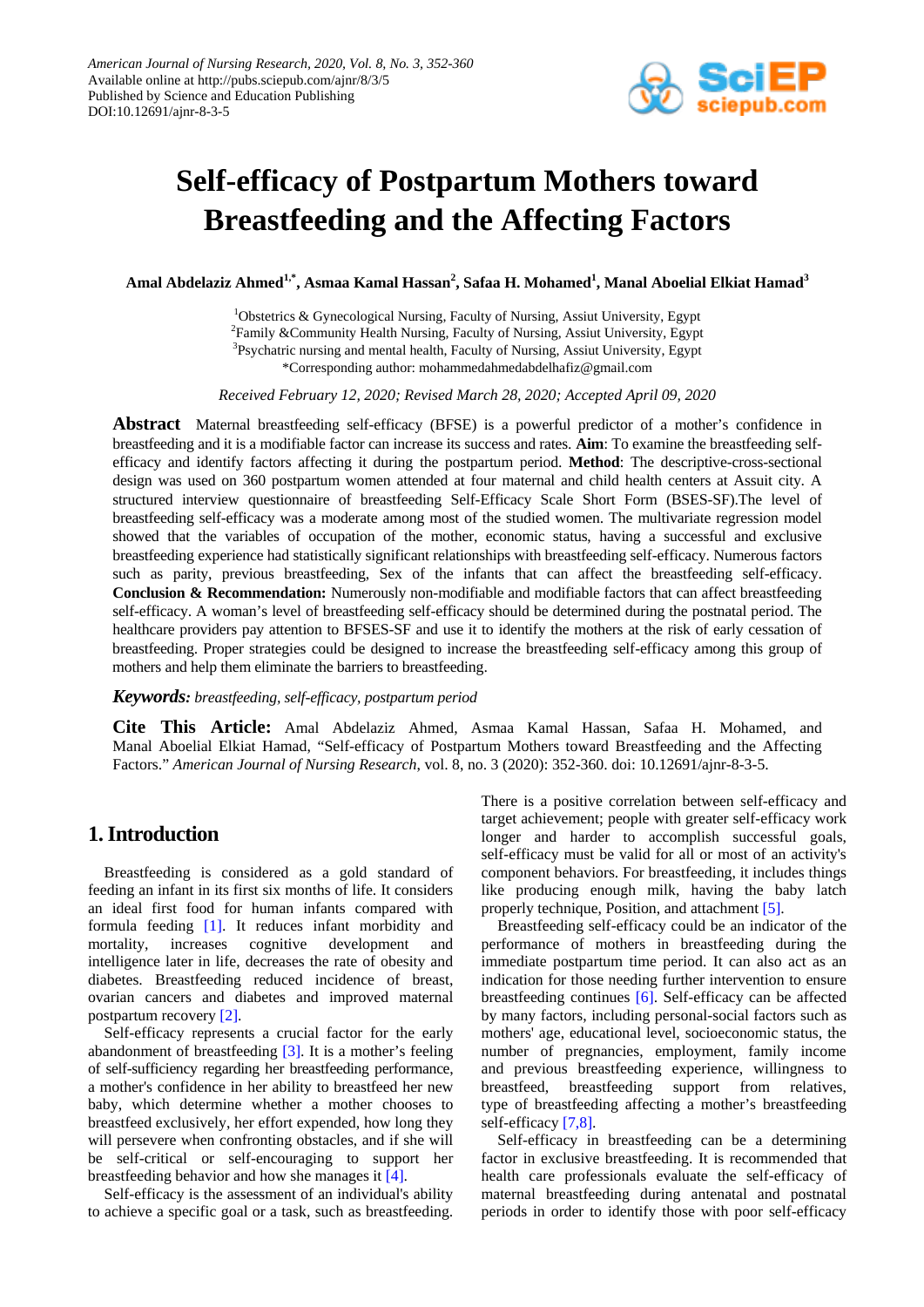and provide support and intervention to improve the health of mothers and ultimately of the community [\[9,10\].](#page-7-7)

## **1.1. Significant of the Study**

One of the most important factors that breastfeeding affected was breastfeeding self-efficacy of mothers. There are statistically positively relation has been demonstrated between breastfeeding self-efficacy of mothers and the success of exclusive breastfeeding [\[11,12\].](#page-7-8) Maternal BFSE has been highly predictive for improving breastfeeding outcomes [\[13,14,15\].](#page-7-9) So the researchers are interested in studying this approach among breastfeeding mothers in Assuit city.

#### **1.2. Aim of the Study**

The present study aimed to examine breastfeeding selfefficacy and identify factors affecting it during the postpartum period.

### **1.3. Research Questions**

1-What are the levels of breastfeeding self-efficacy in the postpartum period?

2-What are the factors affecting breastfeeding selfefficacy during the post-partum period?

# **2. Subjects and Method**

## **2.1. Research Design**

This descriptive- cross-sectional design was used in this study.

#### **2.2. Study Settings**

The study was conducted at four maternal and child health centers in Assuit city, and they were El Arbeen, Qulta, El waleedea, and Hay Gharb. These centers provide both preventive services such as (family planning, antenatal care, vaccination) and curative services such as (medical care services, investigation, and follow up….etc.). These services cover Assiut city and neighboring villages.

#### **2.3. Sample**

A convenient sample of women recruited to achieve the aims of this study. They recruited during their follow up at the previously mentioned clinical settings. They selected according to the following inclusion criteria; mothers who were over 18 years old, had healthy infants between ages 0-3 months, and agreed to participate voluntarily in the study. The study conducted within six months from the period of the beginning of August 2019 until January 2020 which includes. The following sample size equation used to demonstrate the included sample size.

$$
Ss = \frac{Z2*(P)*(1-P)}{C2}
$$

$$
Ss = Z2(p) \times (1-p)e2
$$

**Z**= Z value (e. g. 1.96 for 95% confidence level)

**P**= Percentage picking a choice expressed as a decimal

**C**= Confidence interval, expressed as decimal (e. g.,  $.04 = \pm 4$ ) According to the sample size equation, 360 postpartum mothers included in the study.

#### **2.4. Tools of the Study**

Two tools used for collecting data for this study,

**Tool (1) A Structured interview questionnaire** was designed by the researchers and consisted of three parts:

**Part 1:** Included the assessment of women's socio-demographics such as age, level of education, occupation, residence, economic status, and religion.

Part 2: included obstetric data such as number of gravidities, number of parity, the current pregnancy, and labor, mode of delivery, gestational age, and duration from the last delivery, newborn sex and type of newborn feeding.

Part 3: included previous breastfeeding experience, breast problems, and social support, follow up of antenatal visit and planned pregnancy.

**Tool (2)**: **Breastfeeding Self-Efficacy Scale (BSES)** originally comprised 33 items developed byDennis and Faux in 1999 [\[16\],](#page-7-10) to assess breastfeeding confidence, shortened the scale to 14 items in 2003 to form the Breastfeeding Self-Efficacy Short Form Scale BSES-SF where items are preceded by the phrase "I can always" and rated on a 5-point Likert scale ranging from 1 (not at all confident) to 5 (always confident).BSES-SF consists of constructive declarations such as "I can always determine that my baby is getting enough milk" and "I can always be satisfied with my breastfeeding experience." Contributors have required to the degree their agreement with the declaration based on the Likert-type scale. Reply '1' showed that the contributor was not at all assured and a reply of '5' showed that the contributor was very sure with the declaration. All items are presented positively in sentences and scores are summed to produce a range from 14 to 70, with higher scores indicating higher levels of breastfeeding self-efficacy. The total score of each item represents the breastfeeding self-efficacy score. The minimum and maximum scores of this questionnaire are 14 and 70, respectively. Moreover, obtaining the score ranges of 14-33,33-53 and 53-70 are considered as low, medium, and high self-efficacy, respectively (Dennis, 2006 & Amini et al., 2019) [\[17,18\].](#page-7-11)

The theoretical framework is the same as the BSES. A considerable amount of reliability and validity evidence supports its use as a global measure of breastfeeding selfefficacy. The reliability and validity of this instrument was satisfactory in USA, Canada, Brazil, UK, Spain, Italy, Sweden, Poland, Croatia, Portugal, Turkey, China, Japan, Malaysia, and Hong Kong.

#### **2.5. Validity and Reliability**

The tools were transferred to Arabic language and reviewed to ascertain their content validity by a group of specialists in the field of Obstetrics & Gynecological,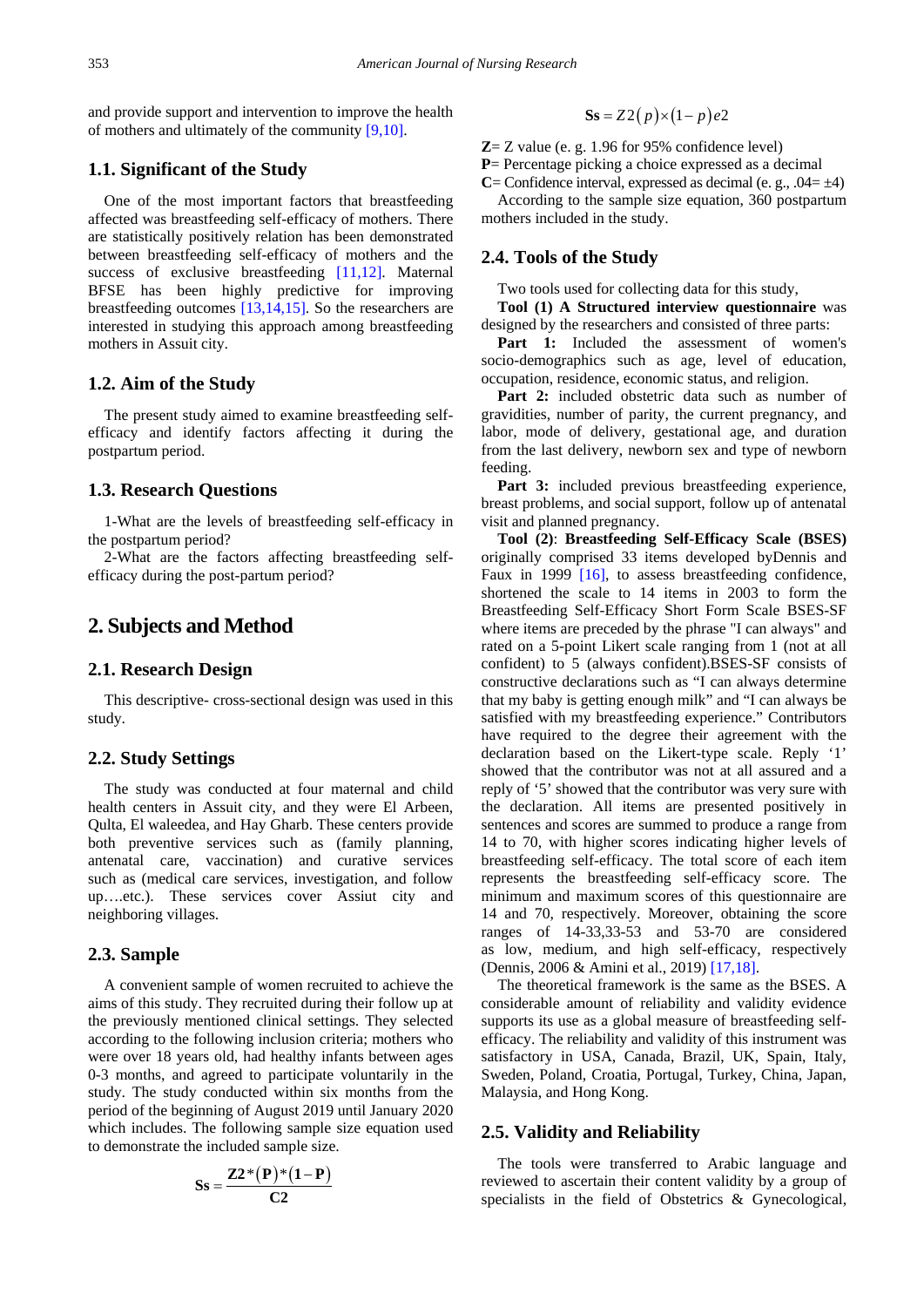Community Health, and psychiatric nursing at Assiut University who reviewed the tool of clarity, relevance, and comprehensiveness, understanding, and applicability according to the opinion of the experts the modification was done. The reliability of the tool was measured by BSES-SF Cronbach's alpha value to be 0.98.

**A pilot study**; was done on ten percent of study subjects who fulfilled the inclusion criteria to assess the tools for their applicability, clarity, and necessary modifications were done accordingly. The validity of the tool I was tested for content by five nursing and medical experts in the related fields. The reliability of the tool I was measured by Cronbach's Alpha and it was reliable 0.90. The validity and reliability of the tool II (MNA-SF) scale were assessed previously by Kaiser et al (2011). This tool was translated into Arabic by the researchers.

#### **2.6. Ethical Consideration and Field of work**

The research proposal was approved by the ethical committee in the Faculty of Nursing, Assiut University. There was no risk for study subjects from conducting the research. The study was following common ethical principles in clinical research. Informed consent obtained from the postpartum mother who was willing to participate in the study after explaining the nature and purpose of the study. Confidentiality and anonymity were assured. Study subjects had the right to refuse to participate or withdraw from the study without any rationale at any time and study subjects' privacy was considered during data collection.

The study was approved by the faculty of Nursing, Assuit University, Egypt. At the same time, permission to carry out the study from the director of the maternal-child health centers in Assiut city after explaining the purpose of the study was obtained. Verbal consent from mothers to participate in the study was obtained after explanation of the study purposes.

The researcher interviewed each woman at MCH centers and collected the data recorded in the questionnaire. This occurred after an explanation of the nature of the study and took written consent to be included in the study. The average time taken for completing each interview ranged from 20 to 30 minutes depending on the study subject's response. Every week about 13-15 questionnaires were completed (two days/ week).

#### **2.7. Statistical Analysis**

The obtained data were reviewed, set for computer entry, coded, analyzed and tabulated. Descriptive statistics presented as (frequencies and percentages). The test of significance (chi-square test), has done using computer program SPSS version 20. The probability of less than 0.05 was considered significant for all statistical tests

## **3. Results**

[Table 1:](#page-2-0) illustrates the socio-demographic and obstetric characteristics of the study subjects. The mean age of all participants was 28±4.86 years old (range 17-39). Regarding residence, 53.1% of study subjects were live in an urban area. Approximately half of the study subjects 54.4% were housewives. As for education level, 35.3% of the study subjects had secondary education followed by 33.1% has a university education but only 12.5% cannot read and write. Regarding the family income, 65.8% of the participants were middle income. Besides, 69.4% of participants were Multigravida followed by 30.6% were Primigravida. More than half of the study subjects 58.3% had given birth by cesarean section whereas 24.4% of them were normal vaginal delivery with episiotomy.

[Table 2](#page-3-0)**:-**Reflects the distribution of the study subjects according to breastfeeding characteristics60.6% had experience about the previous breastfeeding and half of the 51.1% had given exclusive breastfeeding whereas 48.9% of study subjects had given partial breastfeeding. Regarding sex of the infant, 61.1% of them were delivered the male baby and 38.8% of them complained from the inverted nipple. Most of the study subjects 68.3% had received social support from their families and husbands. About 55% were planned for pregnancy.

**Table 1. Distribution of the studied women according to their socialdemographic characteristics and obstetric history**

<span id="page-2-0"></span>

|                              | No(360) | %           |
|------------------------------|---------|-------------|
| Age group                    |         |             |
| $<$ 20                       | 23      | 6.4         |
| 20-30                        | 220     | 61.1        |
| $>30$                        | 117     | 32.5        |
| The mean age/year            |         | $28 + 4.86$ |
| <b>Religion</b>              |         |             |
| <b>Muslim</b>                | 271     | 75.3        |
| Christian                    | 89      | 24.7        |
| <b>Residence</b>             |         |             |
| Rural                        | 169     | 46.9        |
| <b>Urban</b>                 | 191     | 53.1        |
| <b>Occupation of mothers</b> |         |             |
| Working                      | 164     | 45.6        |
| <b>Housewives</b>            | 196     | 54.4        |
| <b>Education</b>             |         |             |
| Illiterate                   | 45      | 12.5        |
| Primary                      | 56      | 15.6        |
| Secondary                    | 127     | 35.3        |
| University                   | 119     | 33.1        |
| Post university              | 13      | 3.6         |
| <b>Economic Status</b>       |         |             |
| Low-income                   | 48      | 13.3        |
| <b>Middle-income</b>         | 237     | 65.8        |
| High-income                  | 75      | 20.8        |
| Gravidity                    |         |             |
| Primigravida                 | 110     | 30.6        |
| Multigravida                 | 250     | 69.4        |
| <b>Gestational age/weeks</b> |         |             |
| 36-37 weeks                  | 61      | 16.9        |
| <b>38-39 weeks</b>           | 204     | 56.7        |
| 40 and above                 | 95      | 26.4        |
| Mode of delivery             |         |             |
| Normal                       | 62      | 17.2        |
| Normal with episiotomy       | 88      | 24.4        |
| CS                           | 210     | 58.3        |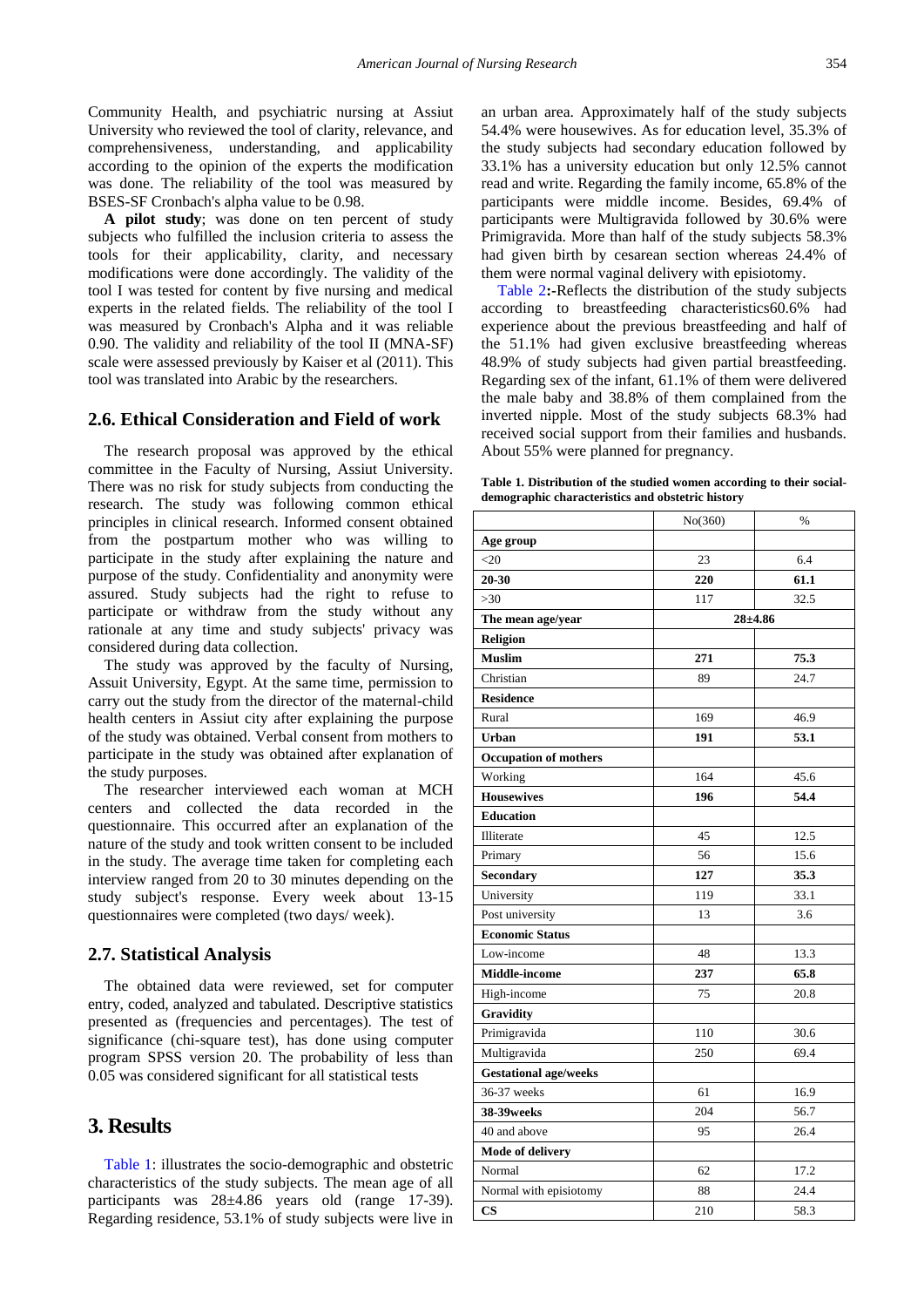<span id="page-3-0"></span>

| <b>Previous breastfeeding experience</b> | No(360) | $\frac{0}{0}$ |
|------------------------------------------|---------|---------------|
| Yes                                      | 218     | 60.6          |
| No                                       | 142     | 39.4          |
| <b>Type of Breastfeeding</b>             |         |               |
| <b>Exclusively breastfeeding</b>         | 184     | 51.1          |
| partially breastfeeding                  | 176     | 48.9          |
| -Breast problems:-                       |         |               |
| NO problem                               | 124     | 34.4          |
| Cracked                                  | 99      | 27.5          |
| inverted nipple                          | 137     | 38.1          |
| -Number of post-partum days              |         |               |
| $1 - 3$                                  | 39      | 10.8          |
| $3 - 5$                                  | 130     | 36.1          |
| more than 5                              | 191     | 53.1          |
| -Sex of the infants:-                    |         |               |
| Male                                     | 220     | 61.1          |
| Female                                   | 140     | 38.9          |
| -Social support                          |         |               |
| Yes                                      | 246     | 68.3          |
| N <sub>0</sub>                           | 114     | 31.7          |
| -Planned pregnancy                       |         |               |
| Yes                                      | 198     | 55.0          |
| No                                       | 162     | 45.0          |

**Table 2. Distribution of the studied women according to breastfeeding characteristics and postnatal factors**

\*Social support (relatives, friends medical& nursing staff).

[Table 3](#page-3-1) & [Table 4:](#page-3-2) Clears that the total scores of each item of BSES-SF in descending order. The mean total score of breastfeeding self-efficacy was 47.90 (SD 11.80, range 22–70). The mean item score of BSES-SF of mothers was 3.43 (SD1.2, range1–5). The three items that had the highest scores were telling when my baby is finished breastfeeding, Confidence in the method of breastfeeding technique, and breastfeeding is timeconsuming. The lowest scores, suggesting mothers felt least confident were the mothers always breastfeed her infant without the need to add formulated milk, The items that had "finishing feeding my baby on one breast before switching to the other breast, always comfortable breastfeeding my baby, even in the presence or in front of other family members.

[Table 5](#page-4-0) & [Table 6:](#page-4-1) Demonstrates the factors affecting breastfeeding self-efficacy scale. The results shows There was a significant difference between the scale score and occupation, education, economic status, gravidity, breastfeeding experiences, type of breastfeeding, number of postpartum days, breast problems, social support and follow up to antenatal visits  $(p<0.001**)$  while there was non-significant difference with age, residence, weeks of gestation, sex of the infant, mode of delivery and planned pregnancy.

[Table 7:](#page-5-0) Represents that multivariate regression model with the variables of occupation of the mothers, economic status, previous breastfeeding experience, type of breastfeeding, and complications in pregnancy had a significant relationship with breastfeeding self-efficacy.

|  |  |  | Table 3. Breastfeeding self-efficacy scores according to items of breastfeeding self-efficacy scores |  |
|--|--|--|------------------------------------------------------------------------------------------------------|--|
|  |  |  |                                                                                                      |  |

<span id="page-3-1"></span>

|                     | <b>BSES-SF</b> items                                                        | Mean | <b>SD</b> |  |  |
|---------------------|-----------------------------------------------------------------------------|------|-----------|--|--|
| <b>I</b> Can Always |                                                                             |      |           |  |  |
| C14                 | Tell when my baby is finished breastfeeding                                 | 3.89 | (1.24)    |  |  |
| C4                  | Ensure that my baby is properly latched on for the whole feeding            | 3.78 | (1.16)    |  |  |
| C10                 | Deal with the fact that breastfeeding can be time-consuming                 | 3.67 | (1.25)    |  |  |
| C <sub>2</sub>      | Successfully cope with breastfeeding as I have with other challenging tasks | 3.56 | (1.11)    |  |  |
| C <sub>6</sub>      | Manage to breastfeed even if my baby is crying                              | 3.52 | (1.41)    |  |  |
| C <sub>7</sub>      | Keep wanting to breastfeed                                                  | 3.44 | (1.28)    |  |  |
| C13                 | Manage to keep up with my baby's breastfeeding demands                      | 3.43 | (1.2)     |  |  |
| C <sub>1</sub>      | Determine that my baby is getting enough milk                               | 3.38 | (1.35)    |  |  |
| C9                  | Be satisfied with my breastfeeding experience                               | 3.34 | (1.25)    |  |  |
| C12                 | Continue to breastfeed my baby for every feeding                            | 3.33 | (1.17)    |  |  |
| C <sub>5</sub>      | Manage the breastfeeding situation to my satisfaction                       | 3.6  | (1.2)     |  |  |
| C <sub>3</sub>      | Breastfeed my baby without using a formula as a supplement                  | 3.05 | (1.62)    |  |  |
| <b>C11</b>          | Finish feeding my baby on one breast before switching to the other breast   | 3.01 | (1.28)    |  |  |
| C8                  | Comfortably breastfeed with my family members present                       | 2.85 | (1.34)    |  |  |

#### **Table 4. Total score of items of the breast self-efficacy**

<span id="page-3-2"></span>

| <b>Breastfeeding self-efficacy</b> | No(360)                    | $\frac{0}{0}$ |  |  |
|------------------------------------|----------------------------|---------------|--|--|
|                                    |                            |               |  |  |
| Low                                | 44                         | 12.2          |  |  |
| Average                            | 197                        | 54.7          |  |  |
| <b>High</b>                        | 119                        | 33.1          |  |  |
| $Mean \pm SD(range)$               | $47.90 \pm 11.80(22 - 70)$ |               |  |  |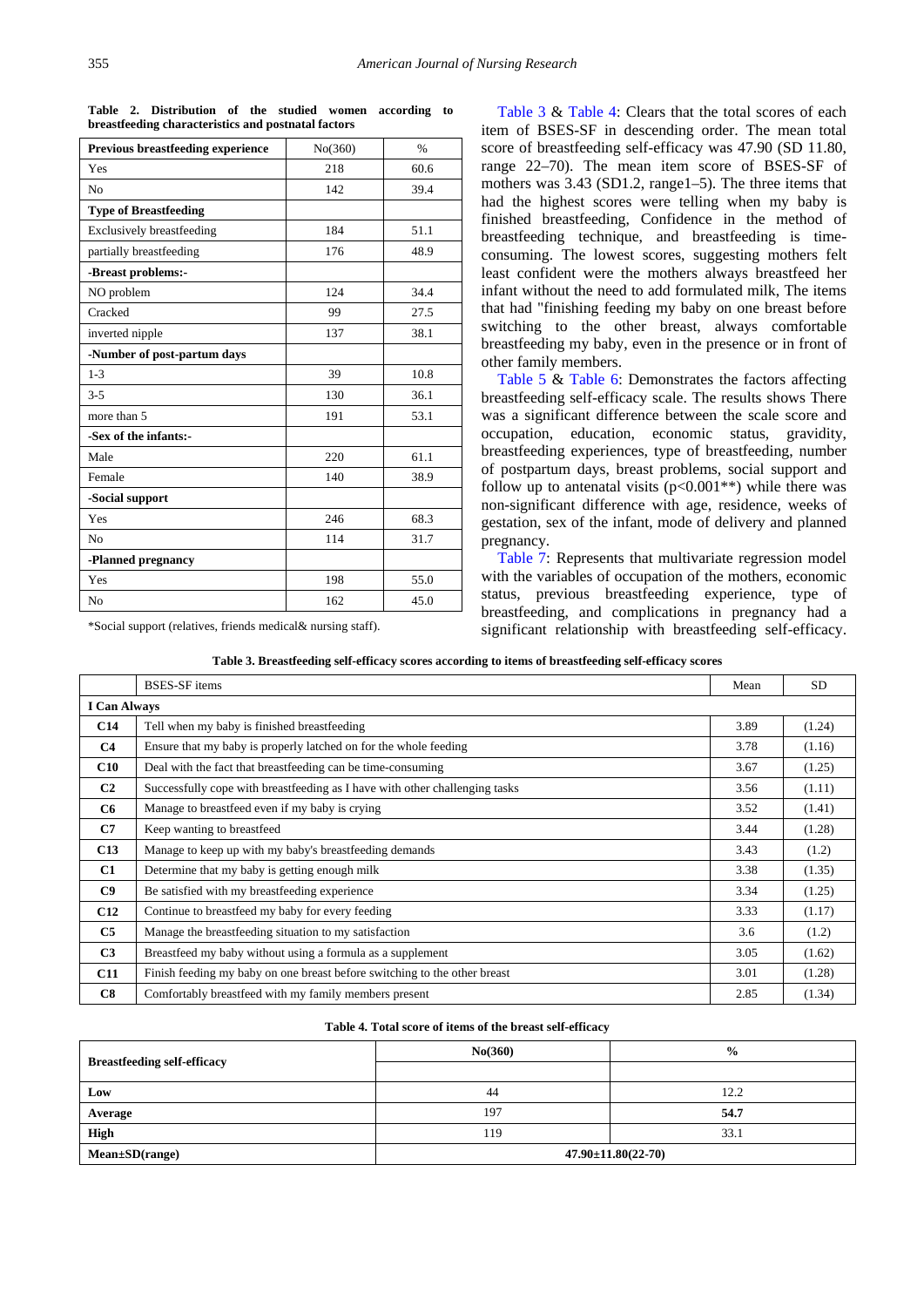|  |  | Table 5. Predictive factors associated with breastfeeding self-efficacy on post-partum after delivery |  |  |  |  |  |
|--|--|-------------------------------------------------------------------------------------------------------|--|--|--|--|--|
|  |  |                                                                                                       |  |  |  |  |  |

<span id="page-4-0"></span>

|                              | <b>Breastfeeding self-efficacy</b> |                   |           |                |  |  |  |  |
|------------------------------|------------------------------------|-------------------|-----------|----------------|--|--|--|--|
| <b>Variable</b>              | $\mathbf N$                        | <b>Mean±SD</b>    | Range     | <b>P.value</b> |  |  |  |  |
| Age group                    |                                    |                   |           |                |  |  |  |  |
| $<$ 20                       | 23                                 | $50.83 \pm 9.68$  | $35 - 68$ |                |  |  |  |  |
| $20 - 30$                    | 220                                | $46.78 \pm 11.49$ | 22-70     | 0.066          |  |  |  |  |
| >30                          | 117                                | $49.45 \pm 12.56$ | $22 - 68$ |                |  |  |  |  |
| <b>Residence</b>             |                                    |                   |           |                |  |  |  |  |
| Rural                        | 169                                | $48.99 \pm 10.65$ | $23-69$   |                |  |  |  |  |
| Urban                        | 191                                | $46.94 \pm 12.68$ | $22 - 70$ | 0.100          |  |  |  |  |
| <b>Occupation of mothers</b> |                                    |                   |           |                |  |  |  |  |
| Working                      | 164                                | $44.38 \pm 12.28$ | $22 - 69$ |                |  |  |  |  |
| <b>Housewives</b>            | 196                                | $50.85 \pm 10.55$ | $22 - 70$ | $<0.001**$     |  |  |  |  |
| <b>Education</b>             |                                    |                   |           |                |  |  |  |  |
| <b>Illiterate</b>            | 45                                 | $53.67 \pm 10.61$ | 29-69     |                |  |  |  |  |
| Primary                      | 56                                 | 48.79±12.25       | $22 - 68$ |                |  |  |  |  |
| Secondary                    | 127                                | $47.51 \pm 10.4$  | $27 - 70$ | $0.005**$      |  |  |  |  |
| University                   | 119                                | $45.99 \pm 12.3$  | 22-70     |                |  |  |  |  |
| high education               | 13                                 | $45.54 \pm 16.47$ | $27 - 65$ |                |  |  |  |  |
| <b>Economic Status</b>       |                                    |                   |           |                |  |  |  |  |
| Low-income                   | 48                                 | $54.46 \pm 10.85$ | 29-69     |                |  |  |  |  |
| Middle-income                | 237                                | $47.33 \pm 10.59$ | 22-70     | ${<}0.001**$   |  |  |  |  |
| High-income                  | 75                                 | $45.52 \pm 14.44$ | 22-70     |                |  |  |  |  |

 $^*$  Significant at  $\leq 0.05$  as reported from Fisher exact test.

**Table 6. Effect of an obstetric and predictive variable on the score of breastfeeding self-efficacy** 

<span id="page-4-1"></span>

|                                   |        | <b>Breastfeeding self-efficacy</b> |           |              |  |
|-----------------------------------|--------|------------------------------------|-----------|--------------|--|
| variables                         | N(360) | $Mean \pm SD$                      | Range     | P.value      |  |
| Parity                            |        |                                    |           |              |  |
| Primigravida                      | 110    | $42.28 \pm 13.2$                   | $22 - 69$ | ${<}0.001**$ |  |
| Multigravida                      | 250    | $50.38 \pm 10.22$                  | 22-70     |              |  |
| <b>Gestational age</b>            |        |                                    |           |              |  |
| 36-37 weeks                       | 61     | 49.44±11.65                        | 29-70     |              |  |
| 38-39weeks                        | 204    | $47.37 \pm 11.94$                  | 22-70     | 0.479        |  |
| 40 and above                      | 95     | $48.07 \pm 11.63$                  | 23-68     |              |  |
| Mode of delivery                  |        |                                    |           |              |  |
| <b>Normal</b>                     | 62     | $49.53 \pm 13.9$                   | 22-70     |              |  |
| Normal with episiotomy            | 88     | 48.6±12.22                         | 24-70     | 0.305        |  |
| CS                                | 210    | 47.13±10.91                        | $22 - 68$ |              |  |
| Previous breastfeeding experience |        |                                    |           |              |  |
| Yes                               | 218    | $51.64 \pm 10.12$                  | 22-70     | ${<}0.001**$ |  |
| No                                | 142    | 42.17±11.94                        | 22-70     |              |  |
| <b>Type of Breastfeeding</b>      |        |                                    |           |              |  |
| <b>Exclusively breastfeeding</b>  | 184    | $54.04 \pm 9.5$                    | 25-70     | $<0.001**$   |  |
| partially breastfeeding           | 176    | $41.49 \pm 10.5$                   | $22 - 66$ |              |  |
| Number of post-partum days        |        |                                    |           |              |  |
| $1-3$                             | 39     | $56.87 \pm 7.95$                   | 35-68     |              |  |
| $3 - 5$                           | 130    | 45.55±13.74                        | 22-70     | $<0.001**$   |  |
| more than 5                       | 191    | $47.68 \pm 10.1$                   | 22-69     |              |  |
| Sex of the infants:-              |        |                                    |           |              |  |
| Male                              | 220    | 47.92±11.5                         | 22-70     | 0.972        |  |
| Female                            | 140    | $\overline{47.88}$ ±12.3           | 22-70     |              |  |
| <b>Breast problems:-</b>          |        |                                    |           |              |  |
|                                   |        |                                    |           |              |  |
| Cracked                           | 99     | 47.89±11.25                        | $22-69$   |              |  |
| inverted nipple                   | 137    | 42.82±11.47                        | 23-70     |              |  |
| <b>Social support</b>             |        |                                    |           |              |  |
| Yes                               | 246    | $46.69 \pm 12.07$                  | 22-70     | $0.004**$    |  |
| N <sub>o</sub>                    | 114    | $\overline{50.53}$ ±10.81          | 22-70     |              |  |
| <b>Planned pregnancy</b>          |        |                                    |           |              |  |
| Yes                               | 198    | 46.93±12.19                        | 22-70     |              |  |
| No                                | 162    | 49.09±11.24                        | 22-70     | 0.084        |  |
| N <sub>o</sub>                    | 339    | 48.01±11.76                        | 22-70     |              |  |

 $*$  Significant at  $\leq 0.05$  as reported from Fisher exact test.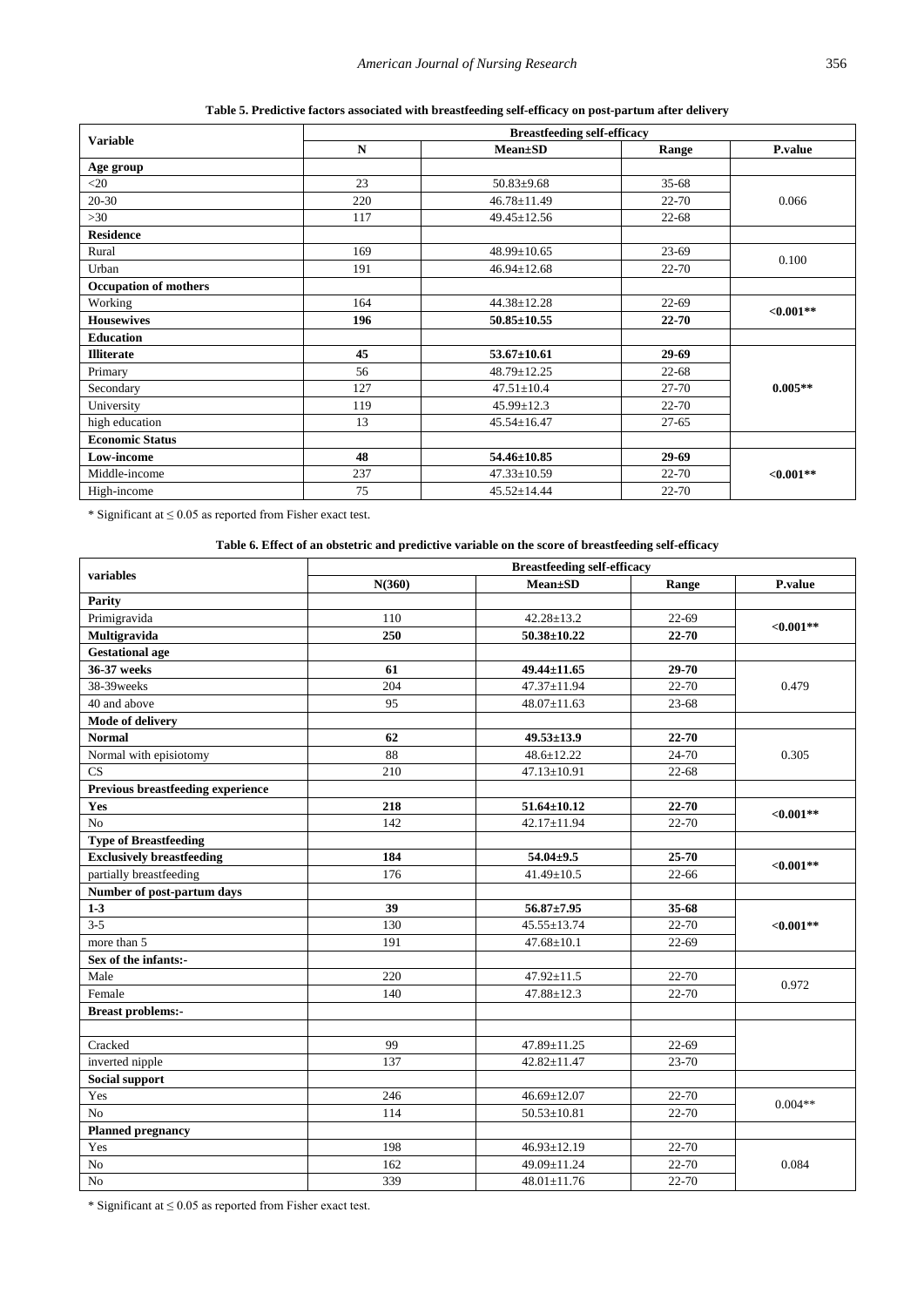<span id="page-5-0"></span>

|                                          | <b>Breastfeeding self-efficacy</b> |           |           |             |          |          |  |
|------------------------------------------|------------------------------------|-----------|-----------|-------------|----------|----------|--|
|                                          | <b>Univariate</b>                  |           |           |             |          |          |  |
|                                          | <b>Beta</b>                        | т         | Sig.      | <b>Beta</b> | Т        | Sig.     |  |
| Age                                      | 0.067                              | 1.265     | 0.207     | 0.042       | 0.913    | 0.362    |  |
| <b>Occupation of mothers</b>             | 0.255                              | 4.997     | 0.000     | 0.174       | 3.542    | 0.000    |  |
| Education                                | $-0.165$                           | $-3.171$  | 0.002     | 0.075       | 1.328    | 0.185    |  |
| <b>Economic Status</b>                   | $-0.209$                           | $-4.036$  | 0.000     | $-0.172$    | $-3,224$ | 0.001    |  |
| Parity                                   | 0.301                              | 5.974     | 0.000     | 0.052       | 0.914    | 0.361    |  |
| Gestational age                          | $-0.057$                           | $-1.087$  | 0.278     | $-0.097$    | $-2.150$ | $0.032*$ |  |
| Mode of delivery                         | $-0.084$                           | $-1.594$  | 0.112     | $-0.037$    | $-0.786$ | 0.433    |  |
| <b>Previous breastfeeding experience</b> | $-0.368$                           | $-7.495$  | 0.000     | $-0.162$    | $-2.881$ | 0.004    |  |
| <b>Type of Breastfeeding</b>             | $-0.500$                           | $-10.919$ | 0.000     | $-0.353$    | $-6.639$ | 0.000    |  |
| Number of post-partum days               | $-0.117$                           | $-2.223$  | $0.027*$  | $-0.020$    | $-0.431$ | 0.667    |  |
| Sex of the infant:-                      | $-0.017$                           | $-0.329$  | 0.742     | $-0.004$    | $-0.099$ | 0.921    |  |
| Breast problems:-                        | $-0.365$                           | $-7.425$  | $0.000**$ | $-0.101$    | $-1.918$ | 0.056    |  |
| Social support                           | 0.138                              | 2.630     | $0.009**$ | $-0.103$    | $-1.961$ | 0.051    |  |
| Planned pregnancy                        | 0.076                              | 1.444     | 0.150     | 0.007       | 0.154    | 0.878    |  |
| <b>Antenatal visits:</b>                 | 0.176                              | 3.391     | 0.001     | 0.107       | 2.089    | 0.037    |  |

**Table 7. Bivariate and multivariate logistic regression of predictors of high breastfeeding self-efficacy**

# **4.Discussion**

Breastfeeding is one of the most effective health promotion practices, and one of the reasons that influence its effectiveness is self-efficacy in breastfeeding. Low self-efficacy in breastfeeding includes implications such as early breastfeeding, reduced exclusive breastfeeding, negative effects on sensation and efficiency [\[19\].](#page-7-12) (Saghooni, et al., 2017)

**This study aimed to** examine the breastfeeding self-efficacy and its related factors in postpartum mothers. The present study found that the mean score of breastfeeding self-efficacy was moderate; this finding was similar to the results of [\[9\].](#page-7-7) Yang et al. (2016) who studied In the cross-sectional analysis, predictors of breastfeeding self-efficacy during the immediate postpartum period. They examined the self-efficacy of breastfeeding and identified its predictors in the early postpartum period among main land Chinese mothers. They found that in the immediate aftermath mothers had a modest level of selfefficacy in breastfeeding [\[4\].](#page-7-3) Gumussoy & Atan (2019)

A comprehensive cross-sectional study was conducted at Family Health Care Centers in Kemalpasa, Izmir, Turkey, which examined the impact of maternal adaptation on breastfeeding self-efficacy. We investigated the relationship between maternal adaptation and selfefficacy in breastfeeding, and analyze factors correlated with mothers after childbirth that are self-efficient in breastfeeding. They Observed that the level of BFSE was moderate agree with our results. However, a study conducted by Guimares et al. (2017) [\[20\]](#page-7-13) about factors examined in puerperal adolescents about breastfeeding self-efficacy immediately after birth. In an observational, cross-sectional, and descriptive study, established in Brazil, they establish the relationship between breastfeeding self-efficacy and adolescent socio-demographic and obstetric influences. They indicated that the self-efficacy of breastfeeding was greater than that of the current study.

The results of the current study indicated that there was statistically significant difference between educational level and self-efficacy score were mothers with higher scores was illiterate and had primary education than mothers with university and high education, which was consistent with the findings of Lee& Yim, (2008) [\[21\]](#page-7-14) who studied the efficacy of breastfeeding in Chinese women with different Intra partum Experiences in China. They explored the objective and subjective breastfeeding efficacy and their relationship with breastfeeding outcomes at 8 weeks postpartum. They noted mothers with a low level of education had higher self-efficacy scores, also Nankumbi et al (2019) [\[15\]](#page-7-15) who assessed predictors of breastfeeding self efficacy among women attending an urban postnatal clinic. They determined the factors associated with breastfeeding self efficacy among postnatal women in Kampala, Uganda. They found mothers with a higher level of education had low BFSE; on the other hand, this was inconsistent with the findings of Tokat et al. (2010) [\[22\].](#page-7-16) They studied translation and psychometric assessment of the breastfeeding self-efficacy scale: Short Form among Pregnant and Postnatal Women in Turkey**.** They found that the level of efficacy increased with a high educational level, also Hassanpoor et al. (2010) [\[23\].](#page-7-17) They studied breastfeeding Self-Efficacy in Pregnant Women referred to health centers in Ahwaz in turkey. They stated the self-efficacy scores of mothers increased with an increase in level education. These findings agree with Poorshaban et al. (2017) [\[8\]](#page-7-18) about factors associated with breastfeeding self-efficacy of mothers within 6 weeks of delivery in the cross-sectional descriptive-analytical study. They cleared that mothers with secondary school and high educational level had higher self-efficacy scores than mothers with academic education these results contradict the results of Maleki-Saghooni et al. (2017) [\[24\],](#page-7-19) who investigated the breastfeeding self-efficacy and its related factors in primparous breastfeeding mothers which were conducted on 300 primparous breastfeeding mothers with less than 6 months infants referring to healthcare centers of Mashhad, Iran. They showed no significant association between self-efficacy score and education level.

Such variations can be clarified by assessing selfefficacy three months after childbirth in the current study of breastfeeding. While the other studies were examined immediately after birth, this could be because mothers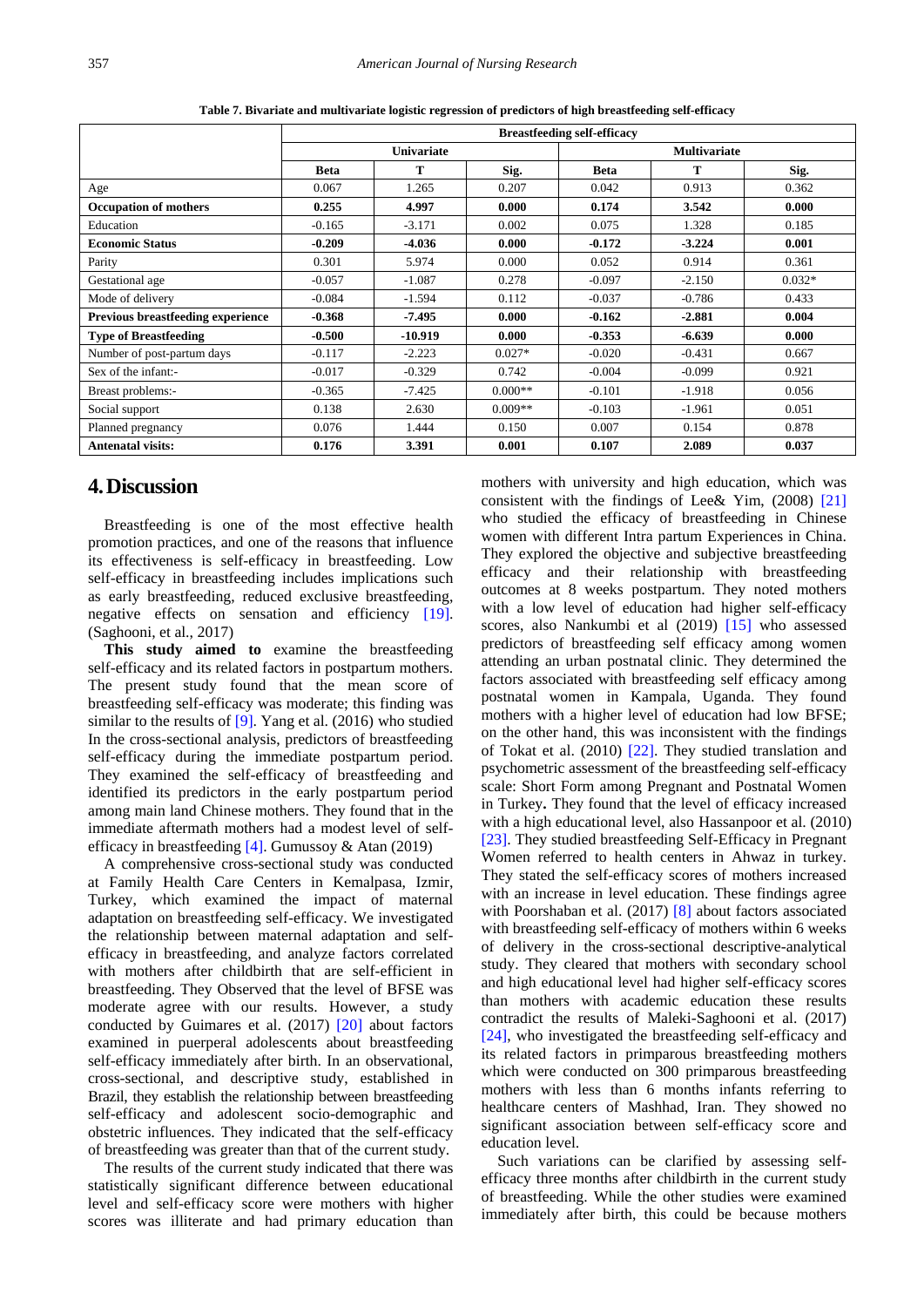with higher education usually tend to use formula and bottle feeding as some work and do not have sufficient time to breastfeed while others have money and can afford to buy their babies formula.

The finding of the present study revealed that there was association between occupation and breastfeeding self-efficacy scale where working mothers had lower self-efficacy scores than housewives, These results agree with Pakseresht et al. (2017) [\[25\],](#page-7-20) who comparing maternal breastfeeding self-efficacy during the first week and sixth week postpartum in descriptive, analytical study was conducted in Center of Rasht, Iran in 2014. They observed that there was a significant relationship between breastfeeding self-efficacy (BSE) score and employment status, but inconsistent with the results of Maleki-Saghooni et al. (2017[\) \[24\]](#page-7-19) in Iran. They indicated that the employed mothers had significantly higher breastfeeding self-efficacy scores compared to housewives. This could be because working mothers are concerned about when mothers return to work, which creates breastfeeding issues and thus decreases their self-efficacy. Beginning to work and taking responsibility for a job puts extra pressure on the mother, promoting her need and helping advisors and family members so that she can maintain her selfconfidence and pay attention to her own and her infant's health and adapt to her new life program.

The present study reported that a significant relationship between the number of pregnancies and self-efficacy were Multigravida had high breastfeeding self-efficacy. Similar with Husin et al. (2017) [\[26\],](#page-7-21) in their study The objective was to establish a Malay translation of the original BSES-SF English and to carry out a validity and reliability evaluation on both antenatal and postnatal questionnaires between 101 pregnant women in their third trimester and 104 women in their first week postpartum Malaysia. They found that new primary mothers who did not have breastfeeding experience tend to have lower self-efficacy. These disagree with MeloDodt et al. (2012) [\[27\],](#page-7-22) in their studies about the assessment of psychometric and maternal sociodemographic of the Breastfeeding Selfefficacy Scale in Brazil. They found no link between the number of pregnancies and the self-efficacy of breastfeeding. Moms with more children usually have more breastfeeding expertise and address relevant issues. This can boost self-confidence and therefore auto-efficacy in mothers

Tokat et al. (2010) [\[22\].](#page-7-16) in Turkey indicated that mothers with normal delivery had higher self-efficacy scores than mothers who had C-section. This accepted by Rodrigues et al. (2013) [\[28\].](#page-8-0) in his study about factors those influence self-efficacy of breastfeeding who said that the type of delivery affects breastfeeding self-efficacy and mothers that have C-section need more support than mothers with a natural delivery. This could be because of problems caused by C-section for the mother at the start of breastfeeding. This results following Pakseresht et al. (2017) [\[25\],](#page-7-20) they stated that a significant relationship between the mean BSES-SF scores and type of delivery (vaginal versus cesarean section). These results of the researcher were accepted with the current study.

The findings of the present study demonstrated a relation between weeks of gestation and efficacy scale in which self-efficacy reduced with increased gestational age, the similar findings reported by Hassanpoor et al, (2010) [\[23\]](#page-7-17) in Turkey, where the score of breastfeeding selfefficacy scale reduced with increasing weeks of gestation, accordance with findings Uchoa et al, (2012) [\[29\],](#page-8-1) in the subject about influence on conditions of the newborns about the maternal self-efficacy in breastfeed. They found a relationship between prematurity and breastfeeding selfefficacy, This could be because lower gestational age might create problems at the start of breastfeeding, especially in the early hours of the baby's life, while term neonates with Apgar scores of 7 or more can have contact with the mother to start breastfeeding sooner, which results in more confidence in mothers with term infants and thus higher self-efficacy scores. Besides, mothers with premature infants have more stress and fear about caring and breastfeeding their newborns.

Regarding previous experience about breastfeeding, the present study illustrated a statistically significant relation between efficacy scale and experience which reported the score was lower among mothers who had not previous breastfeeding experience than mothers who had it. Unsimilar, Nankumbi et al, (2019) [\[15\],](#page-7-15) in Kampala, Uganda was not found a significant relationship between two variables. In other hands Zhu et al., (2014) [\[30\],](#page-8-2) they examine predictors of breastfeeding self- efficacy among Chinese mothers in across-sectional questionnaire survey in china, they found a relation between efficacy and experience, also Hicyilmaz and Acikgoz, (2017) [\[31\],](#page-8-3) in their research about the association between breastfeeding self-efficacy, attitude and social-professional support in Turkey reported that women who had a previous successful breastfeeding experience were more likely to have a high BFSE than new mothers following my research**.**

Mirghafourvand et al., 2018 [\[32\],](#page-8-4) in their study about predictors of breastfeeding self-efficacy in Iran women among across-sectional study was conducted on 220 mothers breastfeeding 4-to-6-month babies in Iran, they mentioned that breastfeeding efficacy is affected by social support from husbands and parents, in the same line Mannion et al., (2013) [\[33\],](#page-8-5) in their subjects about maternal perceptions of partner support during breastfeeding, they recruited 76 mothers from community health clinics in Calgary, Alberta, they found association between breastfeeding efficacy and social support, as the same line, Zhu et al., (2014) [\[30\],](#page-8-2) in China found the relation between Breastfeeding self-efficacy and social support where women with higher perceived social support were port higher level of breastfeeding self-efficacy. Abbass-Dick et al., (2015) [\[34\],](#page-8-6) in the randomized controlled trial about Co-parenting breastfeeding support and exclusive breastfeeding, they a clear association between two variables. These findings corresponding with the current study which observed there was a significant statistical relationship between two variables. Mothers felt more capable and confident about breastfeeding when they perceived their husbands/partners were supportive by way of verbal encouragement and active involvement in breastfeeding activities.

In this study, mothers who exclusively breastfed their infants had a higher breastfeeding self-efficacy mean score than those who did not. That is, mothers with higher self-efficacy had more exclusive breastfeeding than others.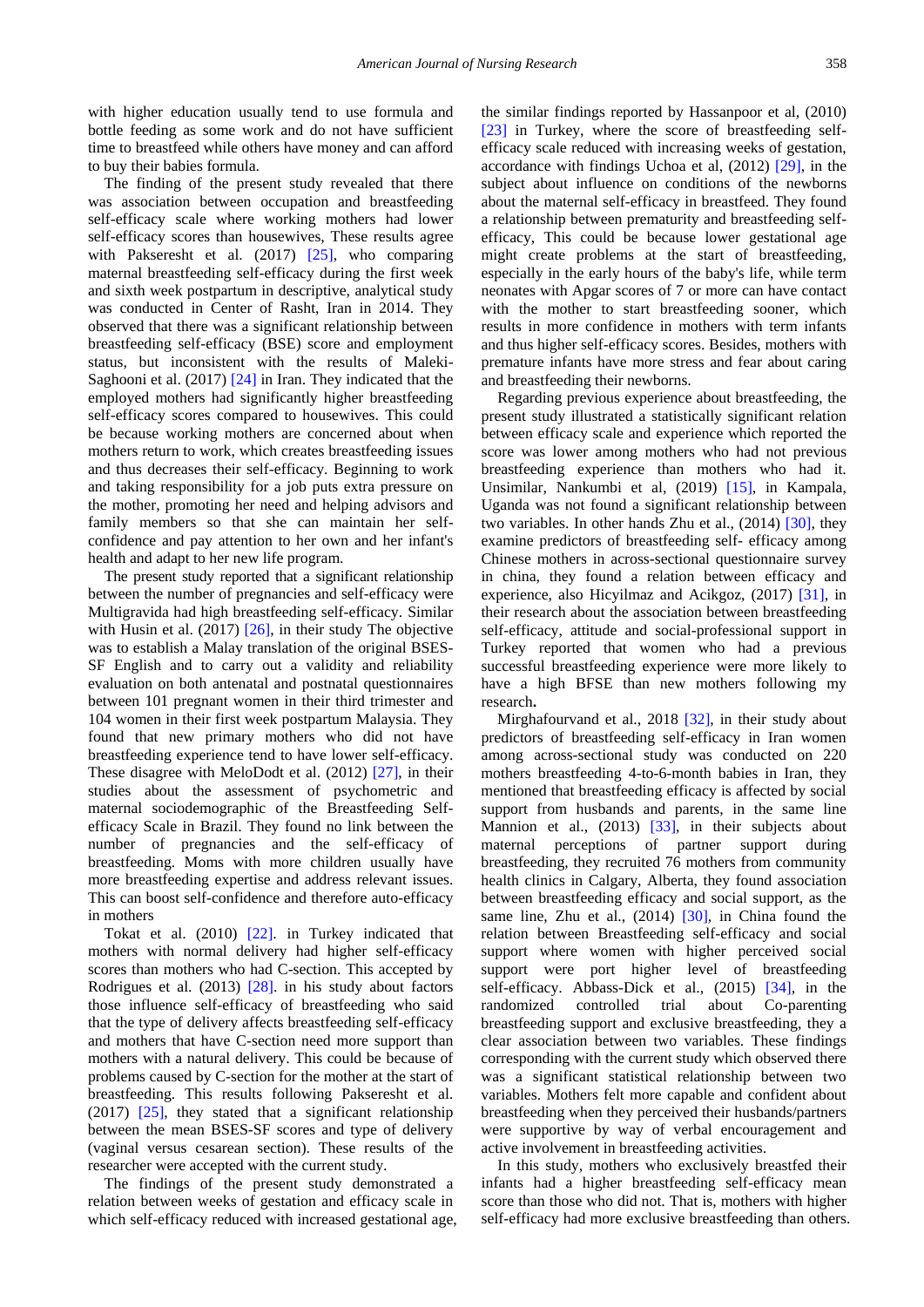This is consistent with the findings of Rahmatnejad and Bastani (2012) [\[35\],](#page-8-7) they investigate breastfeeding selfefficacy and its Relationship with exclusive breastfeeding, they observed breastfeeding self-efficacy score higher among exclusive breastfeeding women, similarity, Varei (2009) [\[36\],](#page-8-8) who studied a relationship between breastfeeding self-efficacy and breastfeeding status in mothers, they observed the same result.

# **5. Conclusion & Recommendations**

The findings of the present study revealed numerously non-modifiable and modifiable factors that can affect breastfeeding self-efficacy. A woman's level of breastfeeding self-efficacy should be determined during the postnatal period, and the health care staff should intervene with the modifiable factors influencing a mother's breastfeeding self-efficacy to improve this perception, particularly for those women exposed to risk. Therefore, health education strategies that give sustenance to breastfeeding women and increase breastfeeding rates may be made available BSE for mothers. These selfefficacy increasing approaches may increase the assurance of a mother in her breastfeeding abilities.

## **5.1. Practice Implications**

Health professionals can benefit from the current study findings to identify factors affecting self-efficacy that affecting the lactating mothers and educating mothers about early breast feeding and improve self-efficacy in breastfeeding.

# **Conflict of Interest**

The authors declare no conflict of interest, financial or otherwise.

# **References**

- <span id="page-7-0"></span>[1] Ayodeji SA, Allen S A, and Deborah SA., (2019): A Systematic Review on Exclusive Breastfeeding Practice in Sub-Saharan Africa: Facilitators and Barriers, Acta Scientific Medical Sciences, Volume 3, Issue 7.
- <span id="page-7-1"></span>[2] W.H.O, Breastfeeding, (2018):
- http://www.who.int/topics/breastfeeding.
- <span id="page-7-2"></span>[3] Boateng G, Martin S, Tuthill E, Collins S, Dennis5 C, Natamba B, and Young S.,(2019): Adaptation and psychometric evaluation of the breastfeeding self-efficacy scale to assess exclusive breastfeeding, BMC Pregnancy, and Childbirth, Vol.19, No.73. Pp1-14.
- <span id="page-7-3"></span>[4] Gumussoy S, and Atan SU.,(2019): The Effect of Maternal Adaptation on Breastfeeding Self-Efficacy, Worldwide Medicine, Vol.1, No.5, Pp.154-163.
- <span id="page-7-4"></span>[5] Nepps P, and Horst M., (2019): Assessment of Breastfeeding Self-Efficacy in a Family Medicine Residency Practice, The Journal of Lancaster General Hospital, Vol. 14, No. 2, Pp53-55.
- <span id="page-7-5"></span>[6] Henshaw E J, Fried R, Siskind E, Newhouse L, and Cooper M. (2015): Breastfeeding self-efficacy, mood and breastfeeding outcomes among primiparous women, Journal of Human Lactation, Vol. 31, No. 3, Pp. 511-518.
- <span id="page-7-6"></span>[7] Nursan, C, Dilek, K, and Sevin, A. (2014): Breastfeeding self-efficacy of mothers and the affecting factors, Aquichan, Vol. 14, No. 3, Pp.327-335.
- <span id="page-7-18"></span>[8] Poorshaban F, Pakseresht S, Khalesi Z, andLeili E., (2017). Factors Associated with Breastfeeding Self-Efficacy of Mothers Within 6 Weeks of Delivery, Journal of Holistic Nursing and Midwifery, Vol. 27, No.1, Pp. 27-34.
- <span id="page-7-7"></span>Yang X., Gao L., Ip W., Chan W., (2016). Predictors of breastfeeding self-efficacy in the immediate postpartum period: Across-sectional study, Midwifery, Vol. 41, No.17, Pp. 1-8.
- [10] Shahsavan Z, Oveisi S, and Jourabchi Z., (2019). Cognitive-Behavioral Counseling in Breastfeeding Self-Efficacy, J Holist Nurs Midwifery, Vol. 29, No. 3, Pp.176-183.
- <span id="page-7-8"></span>[11] Baysal H, Turkoglu N, and Kucukoglu S., (2014). Comparison of perception of breastfeeding self-efficacy of mothers with healthy and sick children, Journal of Dr. Behcet Uz Child Hosp, Vol. 4, No. 1, Pp.31-36.
- [12] Alus Tokat M, Serçekuş P, Yenal K, and Okumuş H., (2015). Early postpartum breastfeeding outcomes and breastfeeding self-efficacy in Turkish mothers undergoing vaginal birth or cesarean birth with different types of anesthesia, International Journal of Nursing Knowledge, Vol. 26, No. 2, Pp 73-79.
- <span id="page-7-9"></span>[13] Otsuka, K, Taguri, M, Dennis, C L, Wakutani, K, Awano, M, Yamaguchi, T, and Jimba, M., (2014): Effectiveness of a breastfeeding self‐efficacy intervention: Do hospital practices make a difference, Maternal, and Child Health Journal, Vol. 18, No.1, Pp.296-306.
- [14] Tuthill E L, McGrath J M, Graber M, Cusson R M, and Young S. L. (2015). Breastfeeding self-efficacy: A critical review, Journal of Human Lactation, Vol. 32, No.1, Pp 35-45.
- <span id="page-7-15"></span>[15] Nankumbi J, Mukama A, and Ngabirano T., (2019). Predictors of breastfeeding self-efficacy among women attending an urban postnatal clinic, Uganda, Nursing Open., Vol.6, Pp.765-771.
- <span id="page-7-10"></span>[16] Dennis CL, Faux S. (1999). Development and psychometric testing of the Breastfeeding Self-Efficacy Scale. Res Nurs Health.;  $22(5)$ : 399-409.
- <span id="page-7-11"></span>[17] Dennis CL., (2006). Identifying predictors of breastfeeding self-efficacy in the immediate postpartum period, Research in Nursing & Health, Vol. 29, Pp256-268.
- [18] Amini P, Omani-Samani R, Sepidarkish M, Almasi-Hashiani A, Hosseini M, and Maroufizadeh S., (2019). The Breastfeeding Self-Efficacy Scale-Short Form (BSES-SF): a validation study in Iranian mothers, BMC Research Notes, volume 12, No.622.
- <span id="page-7-12"></span>[19] Saghooni N M, Barez MA, Moeindarbari S, and Karimi F.Z., (2017). Investigating the Breastfeeding Self-Efficacy and its Related Factors in Primparous Breastfeeding Mothers, Int J Pediatr, Vol. 5, No.12, Pp. 6275-6283.
- <span id="page-7-13"></span>[20] Guimarães CM, Conde RG, Gomes-Sponholz FA, Oriá MO, and Monteiro JC., (2017). Factors related to breastfeeding self-efficacy immediate after birth in puerperal adolescents, Acta Paul Enferm, Vol. 30, No.1, Pp.109-115.
- <span id="page-7-14"></span>[21] Lee CY, and Yim WI, (2008). The Efficacy of Breastfeeding in Chinese Women With Different Intra partum Experiences: a Hong Kong Study, Journal of Gynecology and Midwifery of Hong Kong, Vol. 8, Pp 13-17.
- <span id="page-7-16"></span>[22] Tokat MA, Okumus H, and Dennis C.L., (2010). Translation and Psychometric Assessment of the Breastfeeding Self-Efficacy Scale: Short Form among Pregnant and Postnatal Women in Turkey, Journal of Midwifery, Vol. 26, Pp. 101-108.
- <span id="page-7-17"></span>[23] Hassanpoor SH, Bani S, Ansari S, and Ebrahimy H., (2010). Breastfeeding Self-Efficacy in Pregnant Women Referred to Health centers in Ahwaz, Journal of Nursing and Midwifery of Tabriz, Vol. 19, Pp 47-53.
- <span id="page-7-19"></span>[24] Maleki-Saghooni N, Barez MA, Moeindarbari S, and Karimi F.Z., (2017). Investigating the Breastfeeding Self-Efficacy and its Related Factors in Primparous Breastfeeding Mothers, Int J Pediatr, Vol.5, N.12, Pp, 6275-6283.
- <span id="page-7-20"></span>[25] Pakseresht S, Pourshaban F, and khalesi Z., (2017). Comparing maternal breastfeeding self-efficacy during the first week and sixth week postpartum, Electronic Physician, Vol.9, No.2, Pp3751-3755.
- <span id="page-7-21"></span>[26] Husin H, Isa Z, Abd Latif K, Ariffin R Abd Rahman S, and Ghazi H.,(2017): Self-Efficacy Scale-Short Form Reliability and Validity Assessment, Malaysian Journal of Public Health Medicine, Vol. 17, No. 2, Pp. 62-69.
- <span id="page-7-22"></span>[27] Melo Dodt R, Ximenes L, and Almeida P., (2012). Psychometric and Maternal Sociodemographic Assessment of the Breastfeeding Self-efficacy Scale: Short form in a Brazilian Sample, Journal of Nursing Education and Practice, Vol.2, No.3, Pp.66-73.